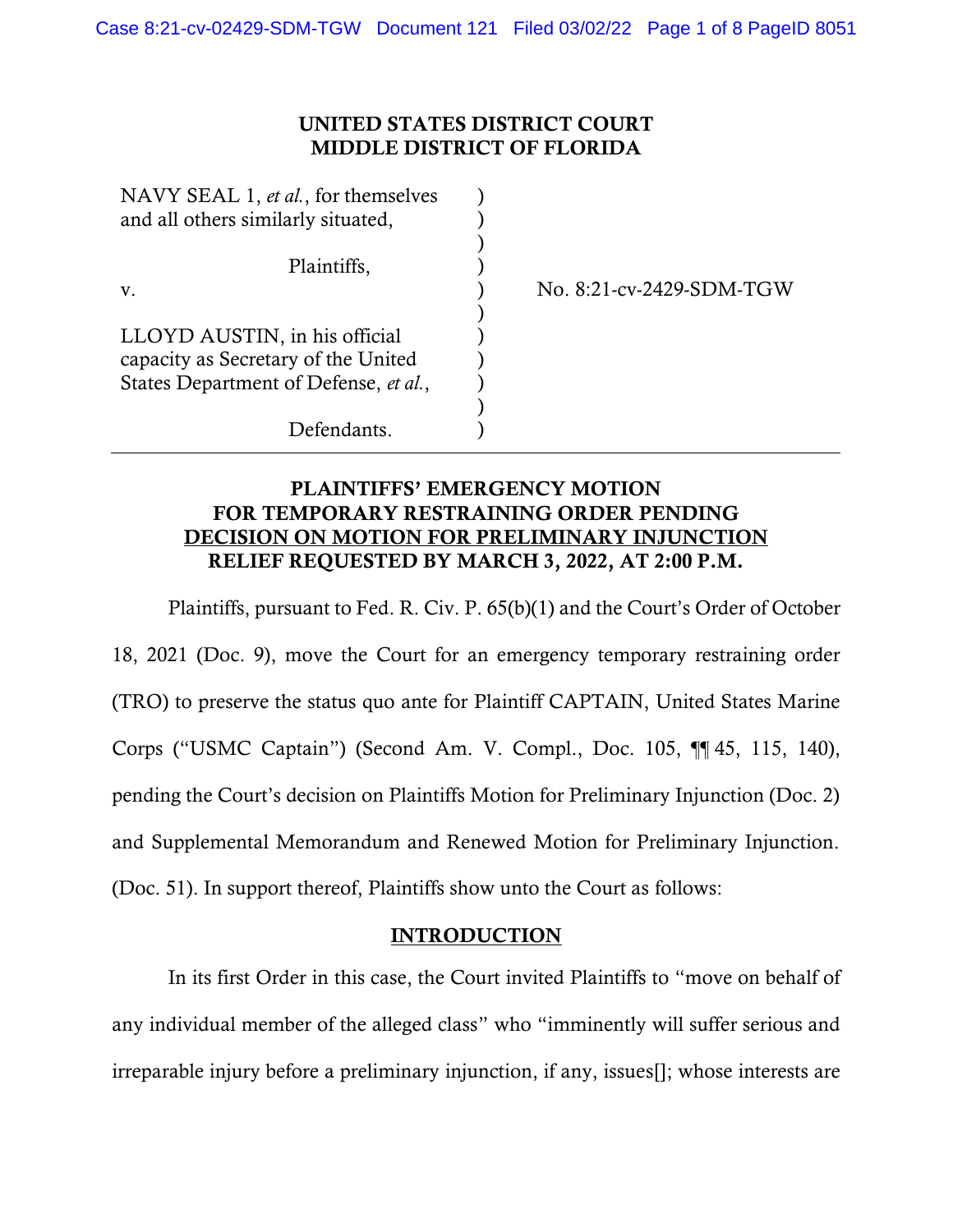otherwise not adequately protected by the hearing on November 15, 2021; and whose circumstances are for some singular reason markedly more acute than other members of the putative class." (Doc. 9 at 4.) As demonstrated below and in the Declaration of USMC Captain attached hereto as EXHIBIT A, USMC Captain faces immediate and irreparable harm to his free exercise rights and military career absent immediate injunctive relief from the Court. Emergency, interim injunctive relief is necessary pending determination of Plaintiffs' preliminary injunction motion. Plaintiffs did not seek, or invite any action requiring, their return to this Court for emergency relief, but Defendants' march toward final separation of all religiously unvaccinated service members continues unabated except by judicial intervention. The Marine Corps, on March 1, 2022, ordered USMC Captain to receive a COVID-19 vaccine within 2 days—by tomorrow, March 3, at 3:00 P.M.—or be in violation of "a lawful order" subjecting him "to punitive and/or administrative action." (Ex. A,  $\P$ ] 5–6.) Thus, USMC Captain needs relief before 2:00 P.M. tomorrow, March 3, 2022, or he faces life-altering discipline.

### ARGUMENT

In addition to the argument below, Plaintiffs incorporate by reference the legal argument contained in their Motion for Preliminary Injunction (Doc. 2), Reply in Support (Doc. 30), and Supplemental Memorandum and Renewed Motion for Preliminary Injunction (Doc. 51), as well as the Court's analysis in its Preliminary Injunction and Order of February 18, 2022 (Doc. 111, "PI Order"). As variously set forth therein, Defendants' refusal to consider or grant Plaintiffs' requests for religious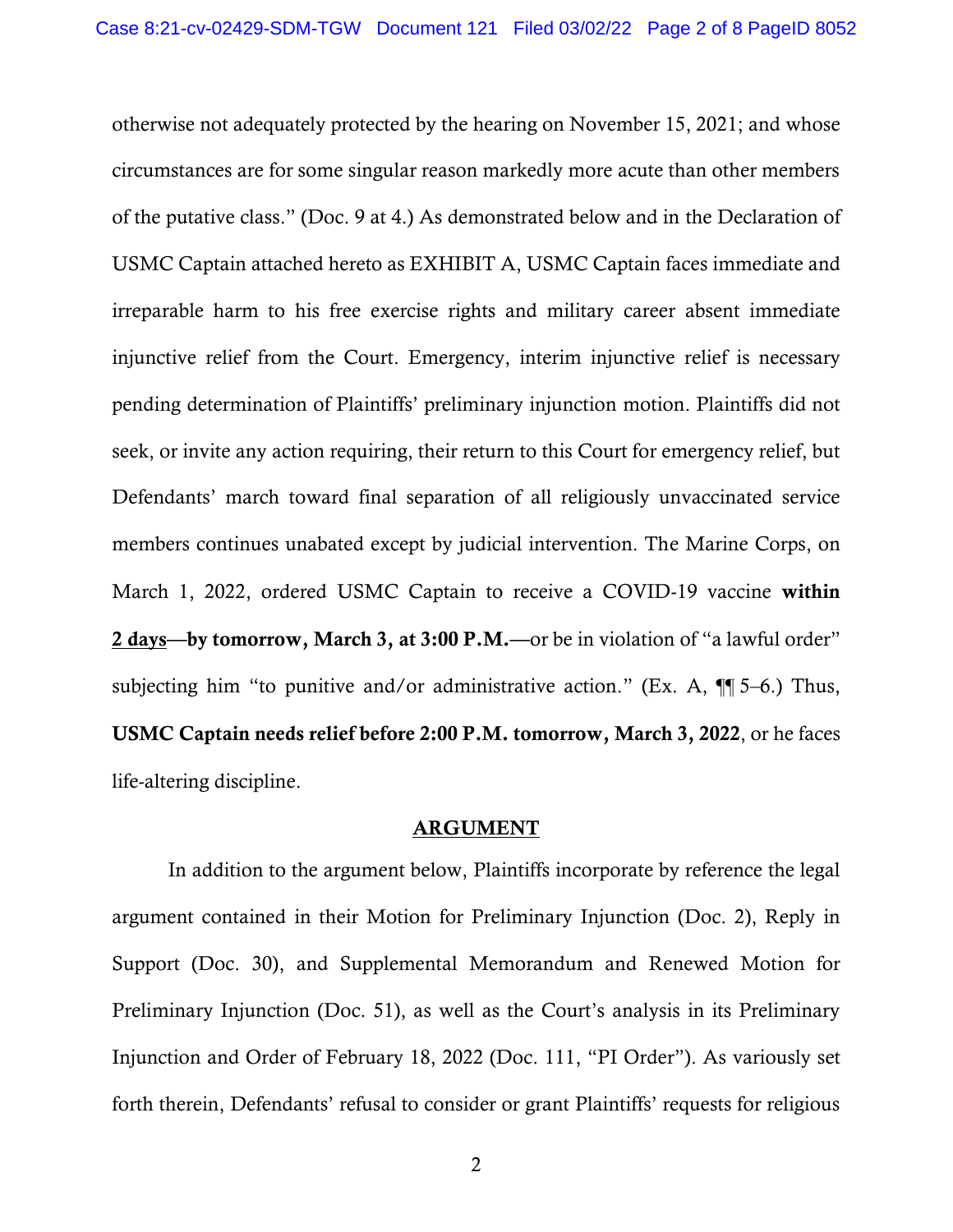exemption and accommodation while granting thousands of similarly situated nonreligious exemptions violates the First Amendment and the Religious Freedom Restoration Act.

#### I. A TRO IS NEEDED TO PRESERVE THE STATUS QUO ANTE AND PREVENT IRREPARABLE INJURY PENDING THE COURT'S DECISION ON PLAINTIFFS' PRELIMINARY INJUNCTION MOTION.

"A Rule 65 TRO often functions to preserve the status quo until a court can enter a decision on a preliminary injunction application . . . ." *United States v. DBB, Inc.*, 180 F.3d 1277, 1282 n.5 (11th Cir. 1999); *see also Grasso v. Dudek*, No. 6:130cv01536-Orl-28GK, 2014 WL 12621193, at \*2 (M.D. Fla. Jan. 6, 2014) ("In the Eleventh Circuit, TRO's are intended to protect against irreparable harm and to preserve the status quo until a decision on the merits can be made."); *Talib v. SkyWay Comms. Holding Corp.*, No. 8:05-cv-282-T-17TBM, 2005 WL 8160176, at \*5 (M.D. Fla. Apr. 5, 2005) (same). (*See also* Doc. 67 at 8 (granting TRO for the "preservation of the status quo" while a decision on the preliminary injunction is pending).) Here, a TRO pending preliminary injunction is necessary to preserve the status quo ante and prevent immediate and irreparable harm that will occur for USMC Captain beginning at 3:00 P.M. on March 3.

# A. Plaintiff and Other Class Members Face Immediate and Irreparable Deprivation of Free Exercise Rights in the Form of Involuntary Separation and Irreparable Career Damage.

Plaintiff USMC Captain will suffer immediate and irreparable injury absent a TRO pending decision on Plaintiffs' preliminary injunction motion because he will suffer the irretrievable sacrifice of cherished First Amendment liberties. *See Roman* 

3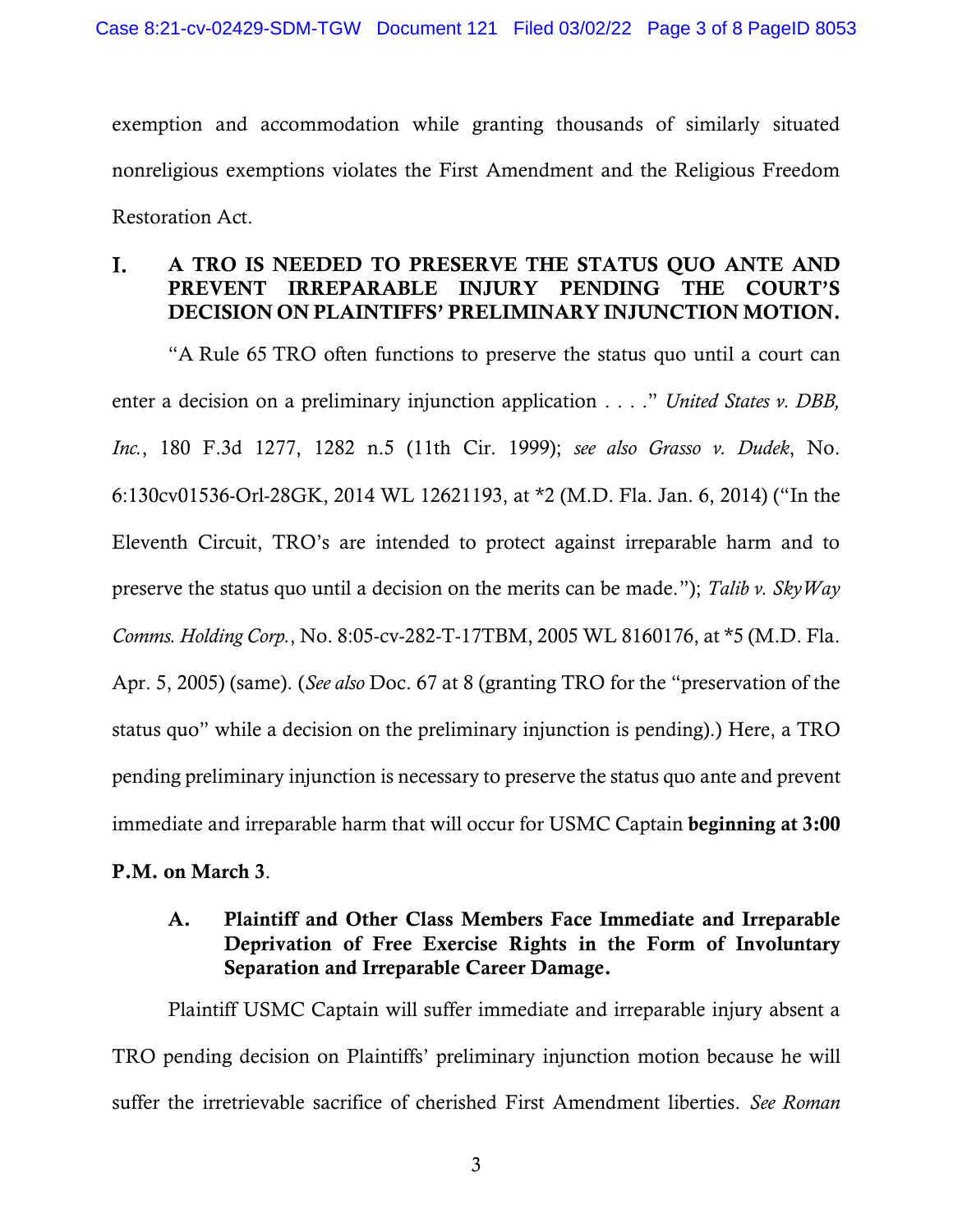*Catholic Diocese of Brooklyn v. Cuomo*, 141 S. Ct. 63, 67 (2020) ("There can be no question that the challenged restrictions, if enforced, will cause irreparable harm. 'The loss of First Amendment freedoms, for even minimal periods of time, unquestionably constitutes irreparable injury.'" (quoting *Elrod v. Burns*, 427 U.S. 347, 373 (1976)). Indeed, as this Court already held, "[t]he pertinent precedents (and a fair empathy for the conscience of the sincere religious objector) suggest that in a Free Exercise Clause claim the initial episode of denial of free exercise causes irreparable harm . . . ." (Order, Doc. 40, at 30.) Indeed, as this Court already held, "[r]equiring a service member either to follow a direct order contrary to a sincerely held religious belief or to face immediate processing for separation or other punishment undoubtedly causes irreparable harm." (PI Order 45.)

As this Court observed in its PI Order, five days is hardly enough time to permit most service members to obtain judicial relief prior to facing irreparable harm. Yet, the Marine Corps is treating USMC Captain even worse—giving him only 2 days "to decide the life-altering question whether to accept COVID-19 vaccination or face discharge for disobeying an order." (PI Order 5.)

Plaintiff USMC Captain is a patriotic American whose faith is Islam. (Ex. A, ¶ 2.) Desiring to serve his country, he enlisted in the United States Marine Corps in 2014, graduating from recruit training in March 2015. (*Id.*) After serving with a Law Enforcement Battalion and earning his undergraduate degree, USMC Captain was selected for Officer Candidate School, and commissioned as a second lieutenant in 2016. (*Id.*) After graduating from The Basic School, he attended the Military Police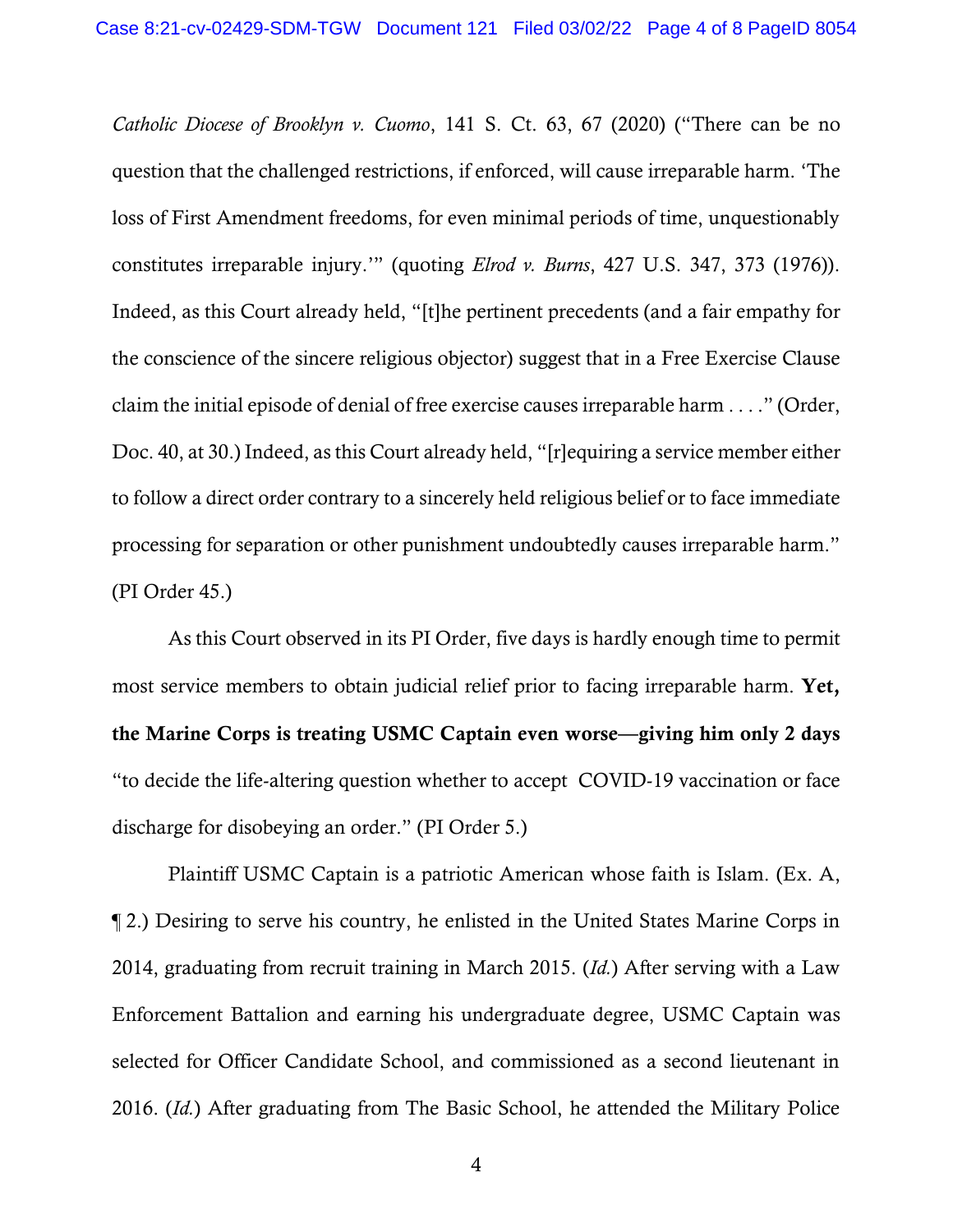Basic Officer Course, with his first duty assignment at a Marine Corps Law Enforcement Battalion as a Platoon Commander. (*Id.*) He has attended courses in Norway and commanded a Military Police Integrated Company during a NATO Exercise and has been deployed in several locations, including Africa. (*Id.*)

USMC Captain desires to continue serving in the Marine Corps, consistent with his Islamic religious beliefs that require him to abstain from participation in that which is *haram*—forbidden—including the destruction and commoditization of innocent human life as exemplified by the commercial use of human fetal cell lines derived from abortions. (Ex. A, ¶ 3.) USMC Captain's sincere religious beliefs compel him to exercise "complete reliance on God" rather than in what he believes to be morally tainted COVID shots. (*Id.*) USMC Captain has performed multiple duty assignments during the COVID-19 pandemic, and neither COVID-19, nor USMC Captain's or any other Marine's vaccination status, has prevented the performance of any mission assigned to USMC Captain or any unit of which he has been a part. (Ex. A,  $\P$  7–10.)

USMC Captain submitted a religious accommodation request to the Marine Corps supported by a Chaplain's determination that his religious beliefs are sincere. (Ex. A, ¶ 4.) The Marine Corps denied USMC Captain's religious accommodation request on October 27, 2021, and he timely appealed that decision on November 11, 2021. (*Id.*) The Marine Corps denied his appeal on February 23, 2022. (*Id.*) On March 1, 2022, the Marine Corps issued USMC Captain an Order to Receive COVID-19 Vaccination within 2 days—by March 3, 2022, at 3:00 P.M. (Ex. A, ¶ 5.) The March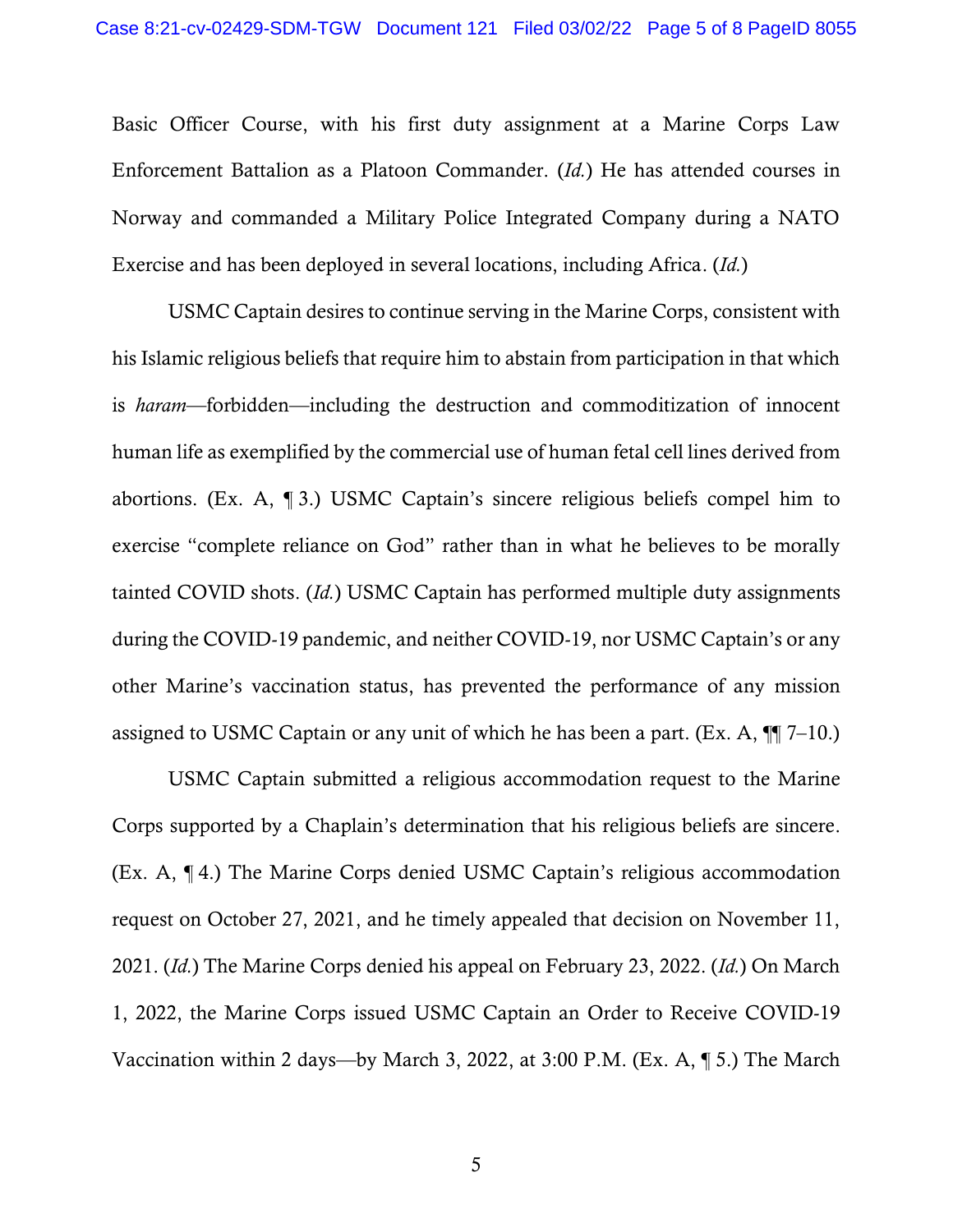1 vaccination order also states that his failure to comply would be a violation of a "lawful order" subjecting him to "punitive and/or administrative action." (Ex. A, ¶ 6.)

In addition to USMC Captain (and Navy Commander and Marine Lieutenant Colonel 2, *see* PI Order), numerous named Plaintiffs and other class members have received final denials of their appeals from their initial denials, and their irreversible vaccinate-or-separate choices are imminent. (*See, e.g.,* Doc. 82.) Relief is needed now to prevent this immediate and irreparable harm to the Nation's cherished heroes.

## B. Only a TRO Pending Decision on Plaintiffs' Motion for Preliminary Injunction Can Preserve the Status Quo.

In entering a TRO, "the court's task . . . is generally to restore, and preserve, the *status quo ante, i.e.,* the situation that existed between the parties immediately prior to the events that precipitated the dispute." *FHR TB, LLC v. TB Isle Resort, LP*, 865 F. Supp. 2d 1172, 1193 (S.D. Fla. 2011) (cleaned up). Indeed, where—as here—"an irremediably deteriorating condition threatens to thwart the Court's ability to render a proper final judgment on the merits later, the Court must act to preserve or restore the vanishing status quo ante." *Schrank v. Bliss*, 412 F. Supp. 28, 34 (M.D. Fla. 1976).

Here, only an immediate TRO pending decision on Plaintiffs' preliminary injunction motion (Docs. 2, 51) can preserve the status quo ante. Absent immediate injunctive relief, USMC Captain will suffer irreparable deprivation of his free exercise rights and irreparable damage to his military career. Indeed, USMC Captain faces either "(1) a most-likely-unlawful deprivation of [his] accumulated status and standing in the United States military, as well as prospective advancement and benefits, or (2)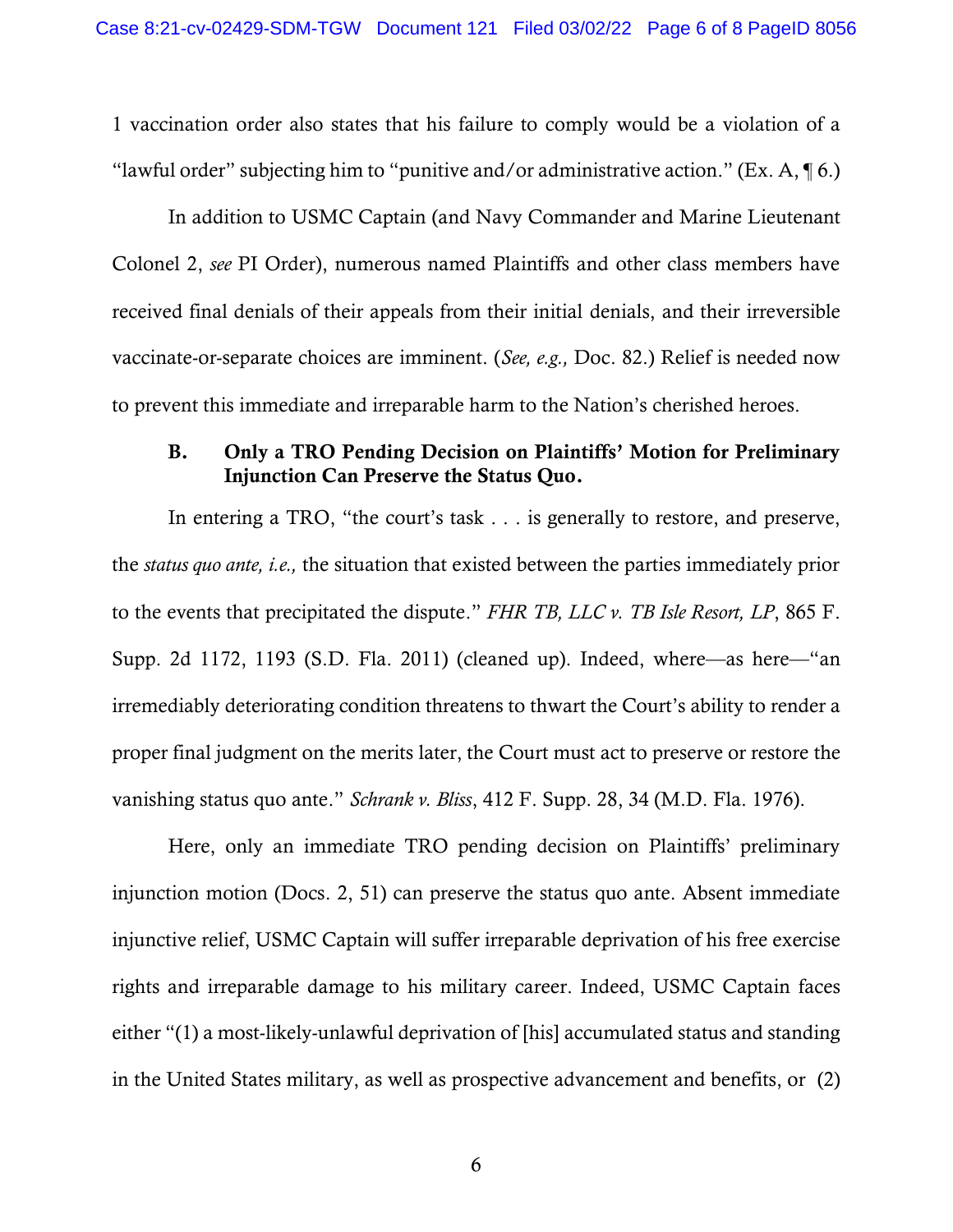Case 8:21-cv-02429-SDM-TGW Document 121 Filed 03/02/22 Page 7 of 8 PageID 8057

deprivation of [his] constitutional and statutory rights to Free Exercise and the statutory right to receive a religious exemption . . . ." (Order, Doc. 67, at 9.)

#### П. THE COURT SHOULD ISSUE THE TRO WITHOUT WAITING FOR A REPONSE FROM DEFENDANTS.

Pursuant to Rule 65(b)(1), the Court may issue the TRO if specific sworn facts "clearly show that immediate and irreparable injury, loss, or damage will result to the movant before the adverse party can be heard in opposition," and "the movant's attorney certifies in writing any efforts made to give notice and the reasons why it should not be required." Fed. R. Civ. P. 65(b)(1). This motion satisfies the requirements for issuance of a TRO without waiting for a response from Defendants.

On March 2, 2022 (less than 24 hours after USMC Captain received the March 1 vaccination order), and in accordance with the Court's October 18, 2021 Order (Doc. 9), Plaintiffs' counsel conferred by e-mail with counsel for Defendants, seeking Defendants' agreement to pause the imminent adverse action against Plaintiff USMC Captain, pending the Court's decision on Plaintiffs' preliminary injunction motion. Plaintiffs' counsel have already provided this Plaintiff's identity to Defendants' counsel under this Court's Protective Order. (Docs. 59-1, 110.) As of the filing of this motion, Defendants' counsel was unable to provide any such agreement. Given the imminent and irreparable adverse action facing USMC Captain as shown above and supported by the attached Declarations (Ex. A), the Court should not request or wait for any further response from Defendants before entering the requested TRO.